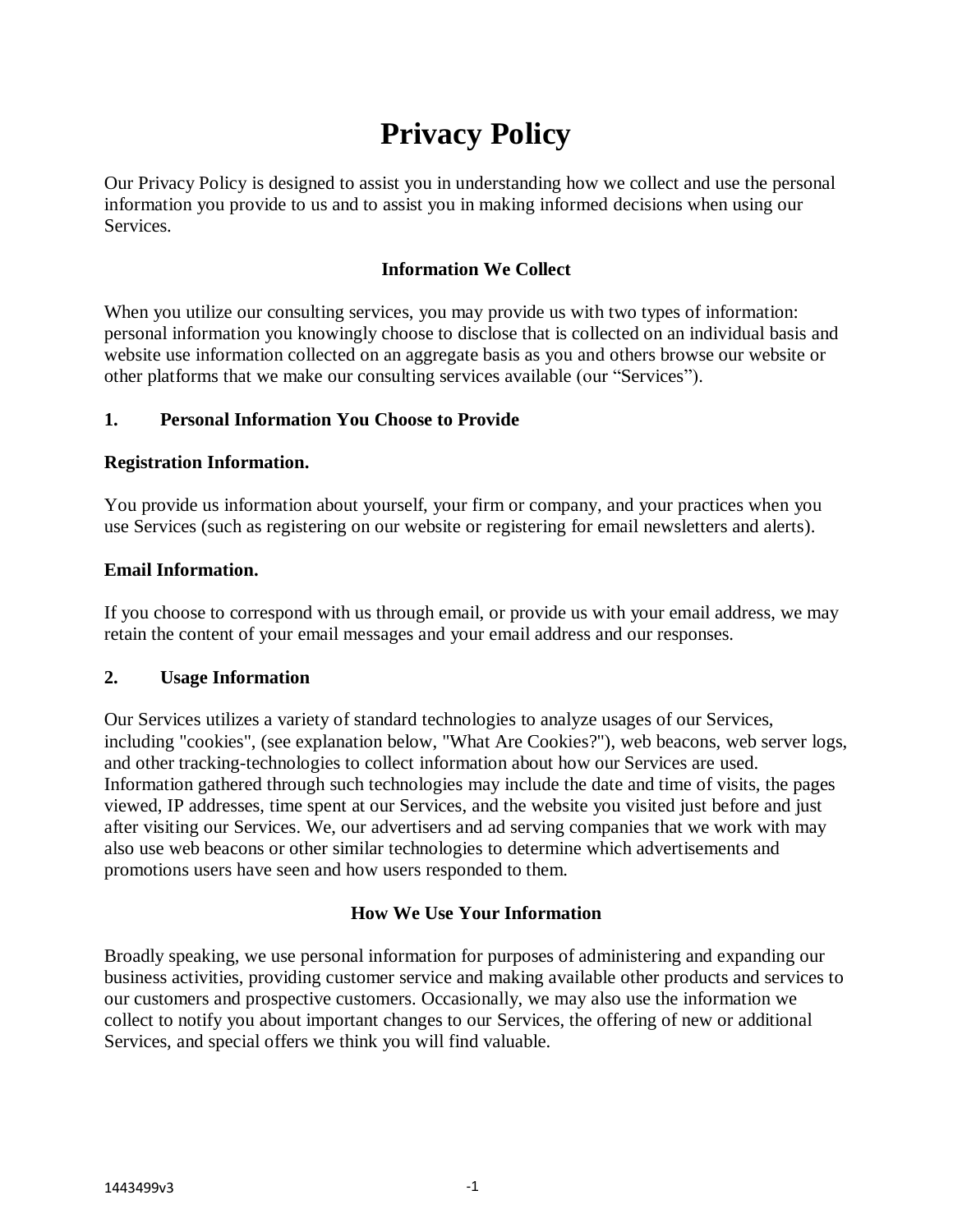## **What Are Cookies?**

A cookie is a very small text document, which often includes an anonymous unique identifier. When you visit a website, the website's computer asks your computer for permission to store this file in a part of your hard drive specifically designated for cookies. Each website can send its own cookie to your browser if your browser's preferences allow it, but (to protect your privacy) your browser only permits a website to access the cookies it has already sent to you, not the cookies sent to you by other sites. Some of our business partners (e.g., advertisers) may use cookies that originate from their sites. We have no access or control over those cookies.

## **How Do We Use Information We Collect from Cookies?**

As you use our Services, we may use its cookies to differentiate you from other users. In some cases, we also use cookies to prevent you from seeing unnecessary advertisements or requiring you to log in more than is necessary for security. Cookies, in conjunction with our server's log files, allow us to calculate the aggregate number of people using our Services and which parts are most popular. This helps us gather feedback in order to constantly improve our Services and better serve our customers. Cookies do not allow us to gather any personal information about you and we do not generally store any personal information that you provided to us in your cookies.

## **Sharing Information with Third Parties**

We may enter into alliances, partnerships or other business arrangements with third parties who may be given access to personal information including your name, address, telephone number and email for the purpose of providing you information regarding products and services that we think will be of interest to you. In connection with alliances, partnerships or arrangements, we may also provide certain information to third parties if we have determined that the information will be used in a responsible manner by a responsible third party. We may also use third parties to facilitate our business, including, but not limited to, sending email and processing credit card payments. In connection with these offerings and business operations, our partners and other third parties may have access to your personal information for use in connection with business activities.

#### **No Sale of Personal Information**

We will not sell your personally identifiable information to a third party, provided that we may transfer information to a buyer or other successor in the event of a merger, divestiture, restructuring, reorganization, dissolution or other sale or transfer of a substantial portion or all of our assets, whether as a going concern or as part of bankruptcy, liquidation or similar proceeding.

#### **Notice of New Services and Changes**

Occasionally, we may also use the information we collect to notify you about important changes to our Services, new Services and special offers we think you will find valuable.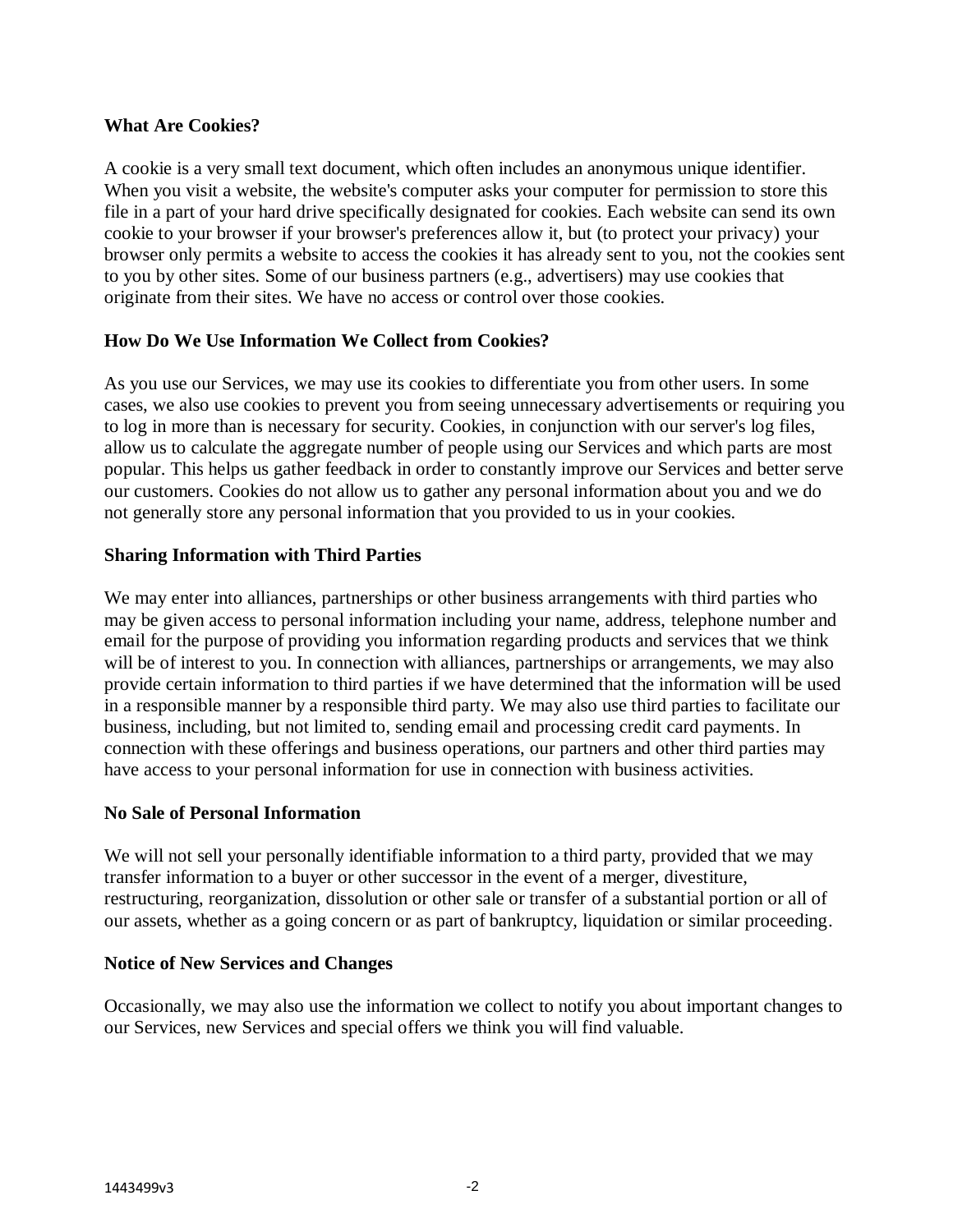### **How We Protect Your Information**

#### **How Do We Secure Information Transmissions?**

Some of the information you may enter on our Services are transmitted securely via Secure Sockets Layer SSL, 128 bit encryption services. Pages utilizing this technology will have URLs that start with HTTPS instead of HTTP. We do not recommend that you contact us or send confidential information via e-mail as e-mail is an insecure method of transmission.

#### **Data Security**

We periodically review and implement certain measures intended to secure personal information from accidental loss and from unauthorized access, use, alteration and disclosure that are appropriate for the type and sensitivity of information that we maintain. The safety and security of your information also depends on you. Where we have given you (or where you have chosen) a password for access to certain parts of Services, you are responsible for keeping this password confidential. We ask you not to share your password with anyone.

Unfortunately, the transmission of information via the internet is not completely secure. Although we do our best to protect your personal information, we cannot guarantee the security of your personal information transmitted to our Services. Any transmission of personal information is at your own risk. We are not responsible for circumvention of any privacy settings or security measures contained on the Services.

#### **Miscellaneous**

#### **Certain Disclosures**

We may disclose your personal information if required to do so by law or subpoena or if we believe that such action is necessary to (a) conform to the law or comply with legal process served on us or affiliated parties; (b) protect and defend our rights and property, our Services, the users of our Services, and/or our affiliated parties; and/or (c) act under circumstances to protect the safety of users of our site, us, or third parties.

#### **What About Other Web Sites Linked to Our Services?**

We are not responsible for the practices employed by websites linked to or from our Services nor the information or content contained therein. Often links to other websites are provided solely as pointers to information on topics that may be useful to the users of our website.

Please remember that when you use a link to go from our Services to a third party's website, our Privacy Policy is no longer in effect. Your browsing and interaction on any other website, including websites which have a link on our Services, such websites are subject to that website's own rules and policies. Please read over those rules and policies before proceeding.